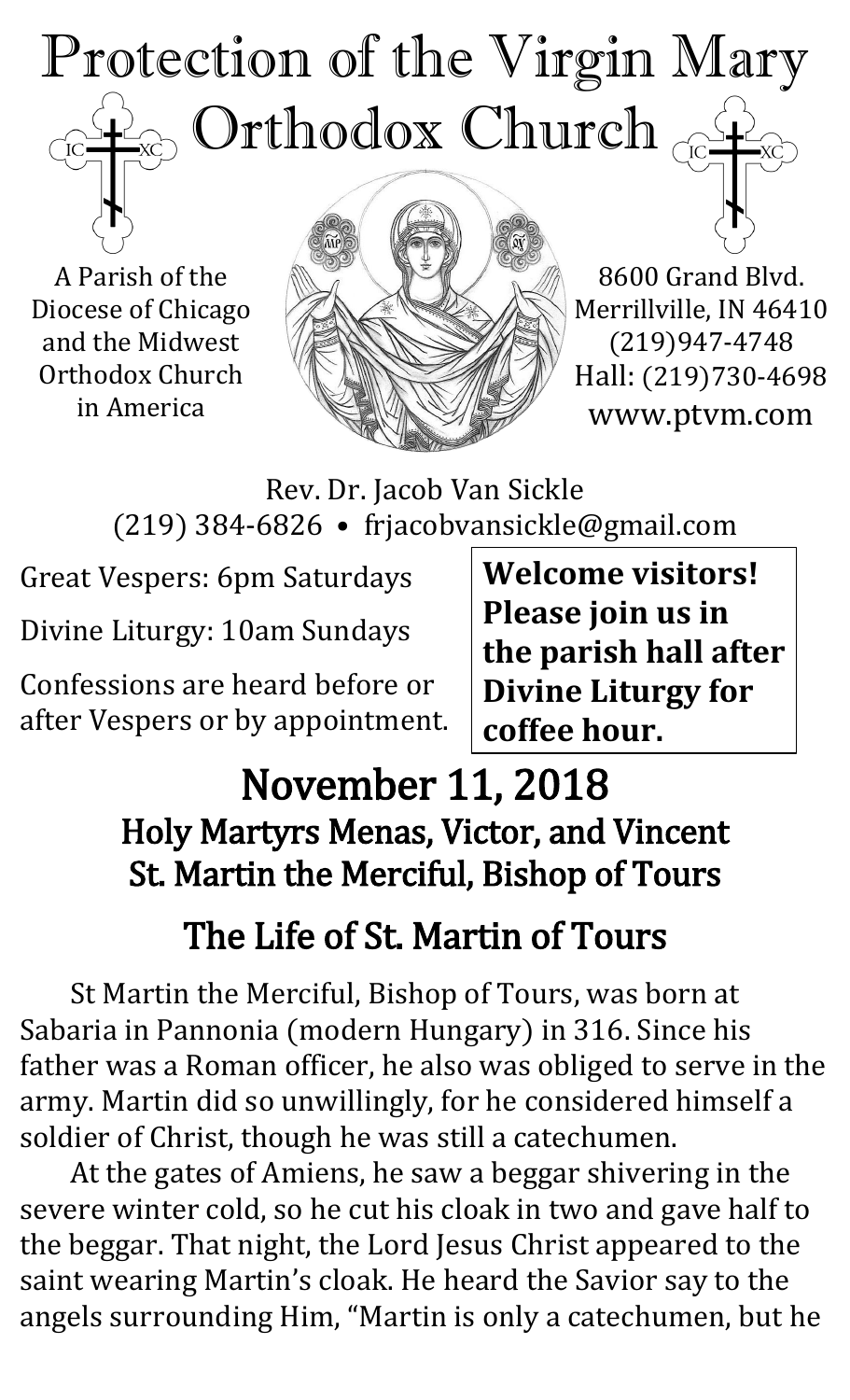has clothed Me with this garment." Martin was baptized soon after this and reluctantly remained in the army.

Two years later, the barbarians invaded Gaul and Martin asked permission to resign his commission for religious reasons. The commander charged him with cowardice. St Martin demonstrated his courage by offering to stand in the front line of battle, but without a weapon. The next day, the barbarians surrendered without a fight, and Martin was allowed to leave the army.

He traveled to various places during the next few years, spending some time as a hermit on an island off Italy. He became friendly with St Hilary (Jan 14), bishop of Poitiers, who made Martin an exorcist. After several years of the ascetic life, St Martin was chosen to be bishop of Tours in 371.

As bishop, St Martin did not give up his ascetic lifestyle, and the place where he settled outside Tours became a monastery the first in France. He conversed with angels and had visions of Sts Peter and Paul and of other saints. He is called the Merciful because of his generosity and care for the poor, and he received the grace to work miracles.



After a life of devoted service to Christ and His Church, the saint fell ill at Candes, a village in his diocese, where he died on November 8, 397. He was buried three days later (his present Feast) at Tours.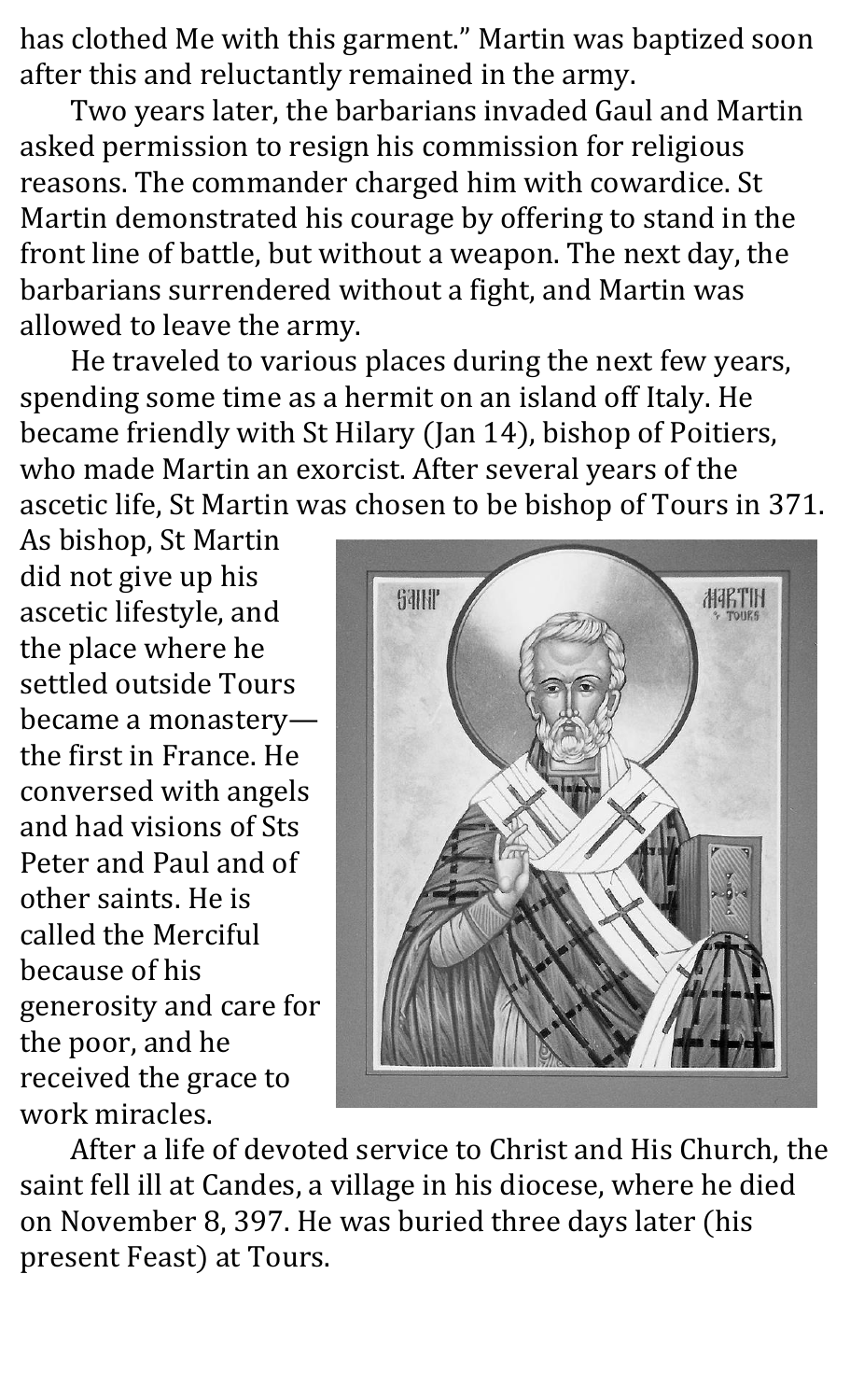### HYMNS OF THE DAY

### Tone 7 – Resurrectional Troparion

By Your Cross You destroyed death. To the thief You opened Paradise. For the Myrrhbearers You changed weeping into joy. And You commanded Your disciples, O Christ God, to proclaim that You are risen,// granting the world great mercy.

### Tone 4 – Patronal Troparion

Today the faithful celebrate the feast with joy, illumined by your coming, O Mother of God. Beholding your pure image we fervently cry to you: Encompass us beneath the precious veil of your protection and deliver us from every form of  $ev$ il. By entreating Christ, your Son and our God// that He may save our souls.

### Tone 8 – Troparion for St. Martin

In signs and miracles you were renowned throughout Gaul. By grace and adoption you are a light for the world, O Martin,

blessed of God.

Almsgiving and compassion filled your life with their splendors, teaching and wise counsel were your riches and treasures,// which you dispense freely to those who honor you.

### Tone 7 – Resurrectional Kontakion

The dominion of death can no longer hold mankind captive, for Christ descended, shattering and destroying its powers. Hell is **bound**, while the Prophets rejoice and cry: "The Savior has come to those in faith;// enter, you faithful, into the Resurrection!"

### Tone 8 – Kontakion for the Martyrs

Today the Church honors those who fought the good fight and died for their faith:

the victorious Menas, the noble Victor, and the ascetic Vincent. The Church glorifies their divine struggle and cries out with love: "Glory to You, O Christ, Lover of mankind!"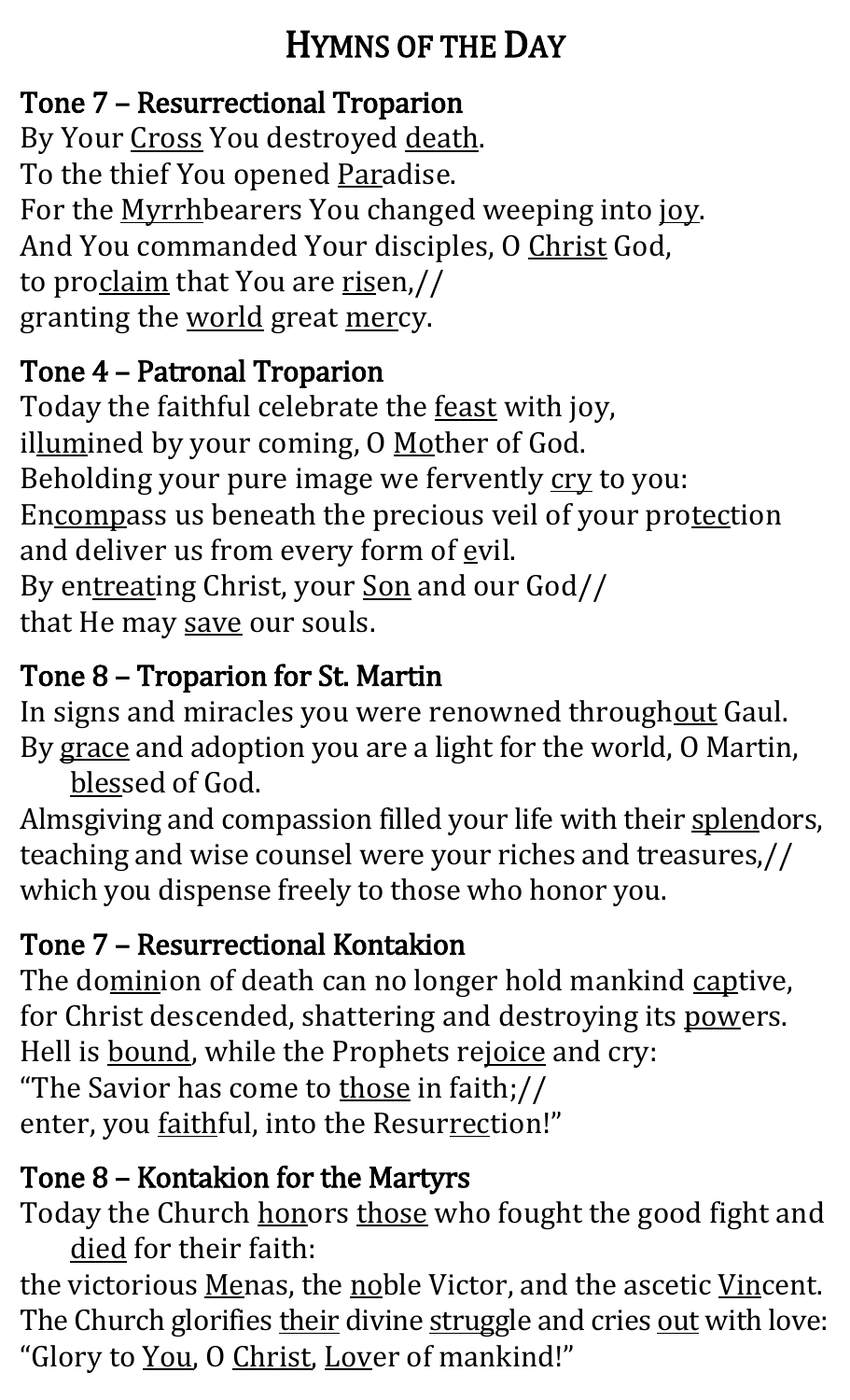#### Tone 3 – Patronal Kontakion

Today the Virgin stands in the midst of the Church, And with choirs of saints she invisibly prays to God for us. Angels and bishops worship.

Apostles and prophets rejoice together,// Since for our sake she prays to the eternal God.

### SCRIPTURE READINGS

#### Epistle: Ephesians 2.14-22

Brethren: Christ Himself is our peace, who has made both one, and has broken down the middle wall of separation, having abolished in His flesh the enmity, that is, the law of commandments contained in ordinances, so as to create in Himself one new man from the two, thus making peace, and that He might reconcile them both to God in one body through the cross, thereby putting to death the enmity. And He came and preached peace to you who were afar off and to those who were near. For through Him we both have access by one Spirit to the Father. Now, therefore, you are no longer strangers and foreigners, but fellow citizens with the saints and members of the household of God, having been built on the foundation of the apostles and prophets, Jesus Christ Himself being the chief cornerstone, in whom the whole building, being fitted together, grows into a holy temple in the Lord, in whom you also are being built together for a dwelling place of God in the Spirit.

#### Gospel: Luke 10.25-37

At that time, a certain lawyer stood up and tested Jesus, saying, "Teacher, what shall I do to inherit eternal life?"

 He said to him, "What is written in the law? What is your reading of it?"

 So he answered and said, "'You shall love the LORD your God with all your heart, with all your soul, with all your strength, and with all your mind,' and 'your neighbor as yourself.'"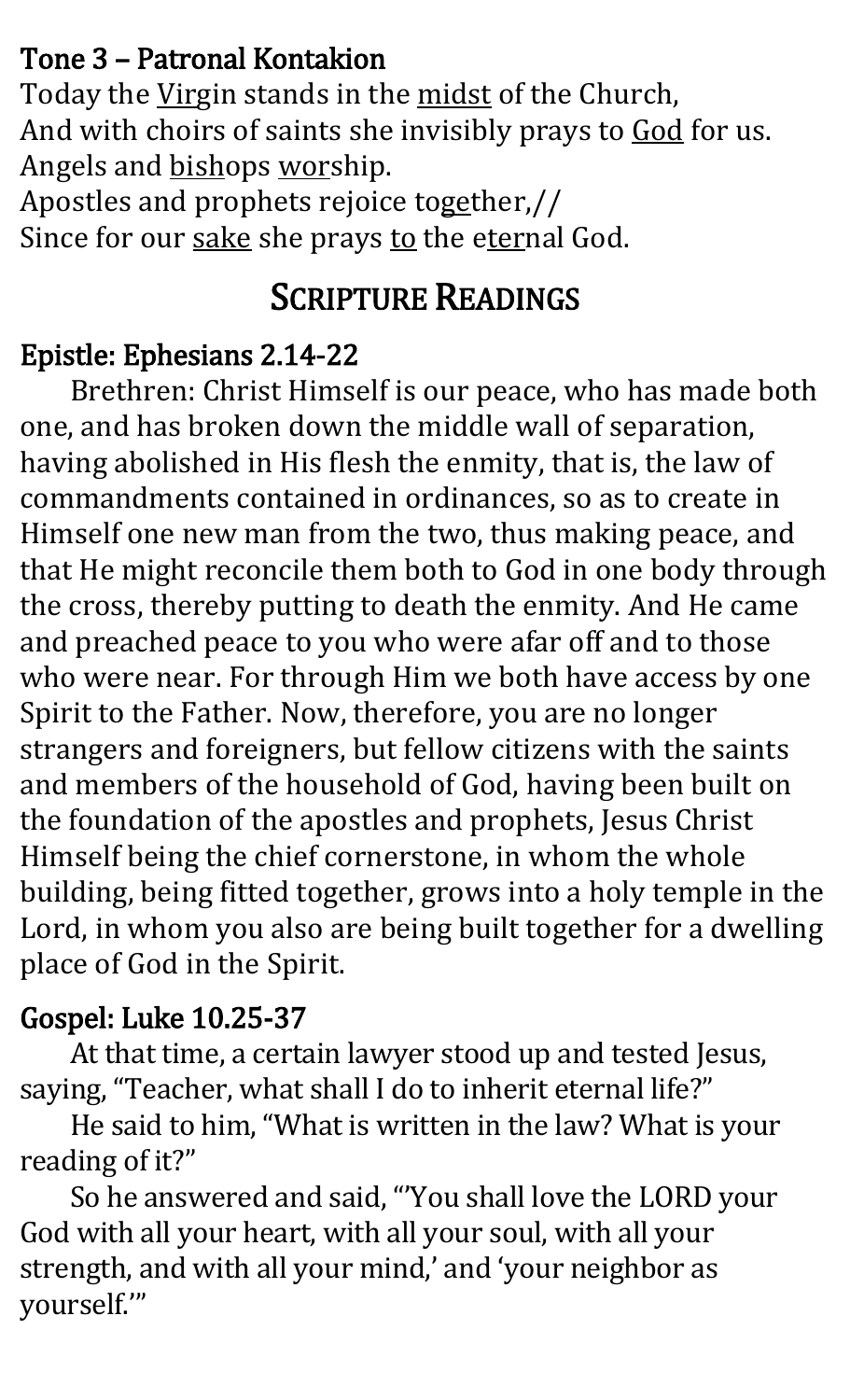And He said to him, "You have answered rightly; do this and you will live."

 But he, wanting to justify himself, said to Jesus, "And who is my neighbor?"

 Then Jesus answered and said: "A certain man went down from Jerusalem to Jericho, and fell among thieves, who stripped him of his clothing, wounded him, and departed, leaving him half dead. Now by chance a certain priest came down that road. And when he saw him, he passed by on the other side. Likewise a Levite, when he arrived at the place, came and looked, and passed by on the other side. But a certain Samaritan, as he journeyed, came where he was. And when he saw him, he had compassion. So he went to him and bandaged his wounds, pouring on oil and wine; and he set him on his own animal, brought him to an inn, and took care of him. On the next day, when he departed, he took out two denarii, gave them to the innkeeper, and said to him, 'Take care of him; and whatever more you spend, when I come again, I will repay you.' So which of these three do you think was neighbor to him who fell among the thieves?"

 And he said, "He who showed mercy on him." Then Jesus said to him, "Go and do likewise."

|                              | в товичеленных при точней |                        |  |
|------------------------------|---------------------------|------------------------|--|
| <b>Repose:</b>               |                           | Ev.Mem. Helen Sawochka |  |
| N.Dep. Archpr. Joseph Martin |                           | <b>Gregory Sobal</b>   |  |
| Vaso Popovich                |                           | Evdokia Pilnock        |  |
| <b>Rick Lawton</b>           |                           | Aleax Kiwak            |  |
| <b>Edward Nachoff</b>        |                           | William Sitko          |  |
| Health &                     | Priest                    | Kimberly               |  |
| <b>Salvation:</b>            | Christopher               | Gail                   |  |
| Protopres. George            | Mat. Jennifer             | William                |  |
| Mat. Anna                    | Andrew                    | Jovan                  |  |
| Archpr. Peter                | Gideon                    | Charles                |  |
| Archpr. William              | Kevin                     | <b>Barbara</b>         |  |
| Mat. Jean Bass               | $\mathsf{lon}$            | Theodore               |  |
| Priest John                  | Tanya                     | Michael                |  |

#### WE REMEMBER IN PRAYER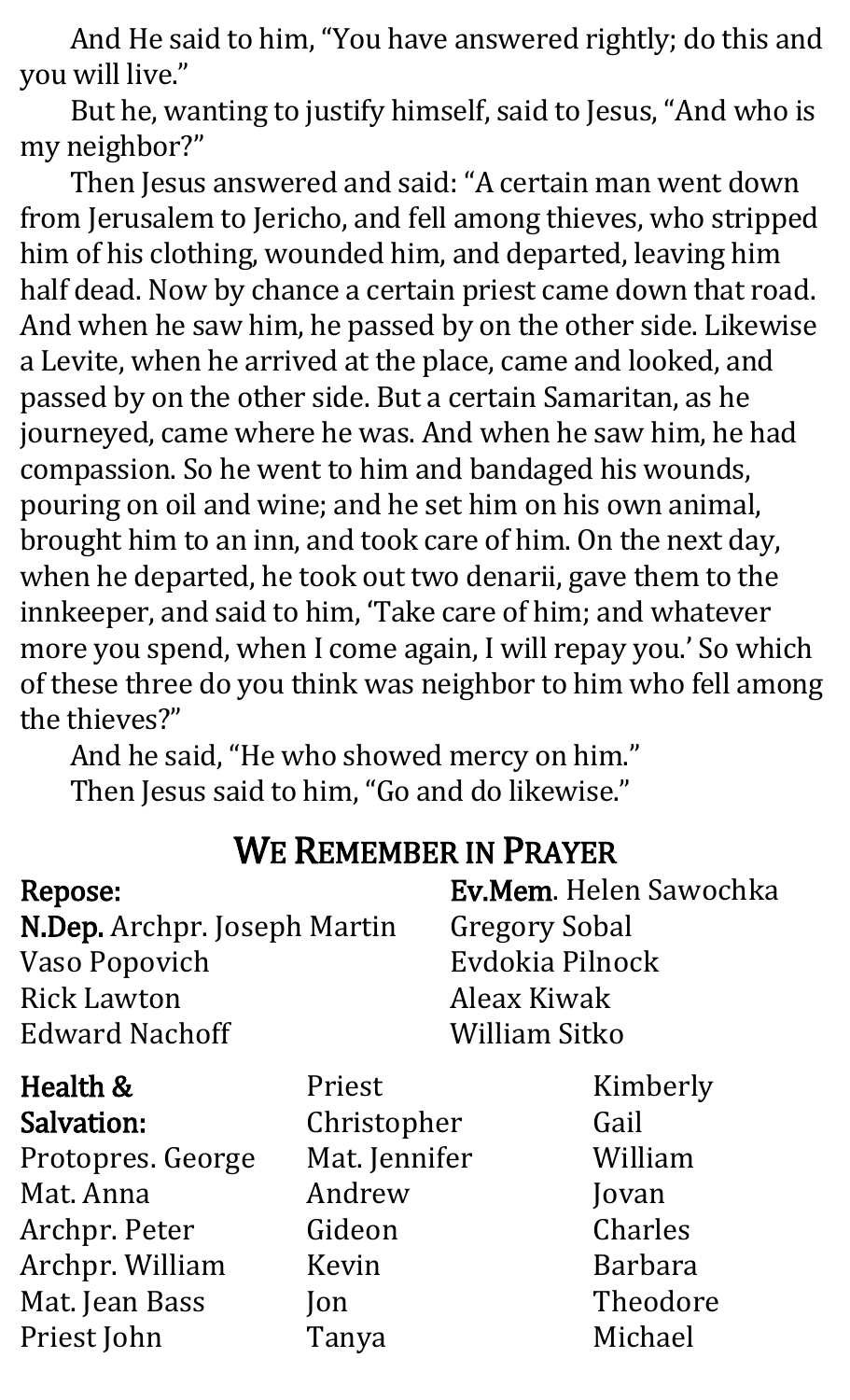| Julia     | Diane          | Darlene         |
|-----------|----------------|-----------------|
| Warren    | Madelin        | Mira            |
| Loretta   | Villian        | Kristin         |
| Gilbert   | Deborah        | Mitchel         |
| Carol     | Jovan          | <b>Brittany</b> |
| Peter     | Claudia        | Roger           |
| Janie     | John           | Tina            |
| Tom       | Joey           | Benjamin        |
| Elizabeth | Carisa         | Juliana         |
| Tina      | <b>Natalia</b> | Lennox          |
| Adam      | Elizabeth      | Laila           |
| Myah      | Tom            |                 |
| Margaret  | Alexander      |                 |

\*If you know someone who needs prayer, please give their name to Fr Jacob

#### The children will take a 2nd collection today to provide Christmas gifts to a local family

### ANNOUNCEMENTS

Order forms for the Thanksgiving bake sale are available in the narthex.

The topic for Fellowship Night and Faith Enrichment this week will be "Liturgy and Worship."

Women's Sodality meets this week Tuesday at 10am in the Hall.

Advent begins this Thursday, Nov 15. Make a plan for how you and your household will prepare for our Lord's coming.

As the holidays approach, remember that purchasing your gift cards through our Scrip program is an easy way to support the ministry of our Church.

#### Mark your calendars:

- Nov 14: Fellowship Night Potluck @ 6pm followed by teaching and Small Compline @ 7:30pm
- Nov 15: Faith Enrichment Morning Prayers @ 10am followed by teaching and potluck @ 11:30.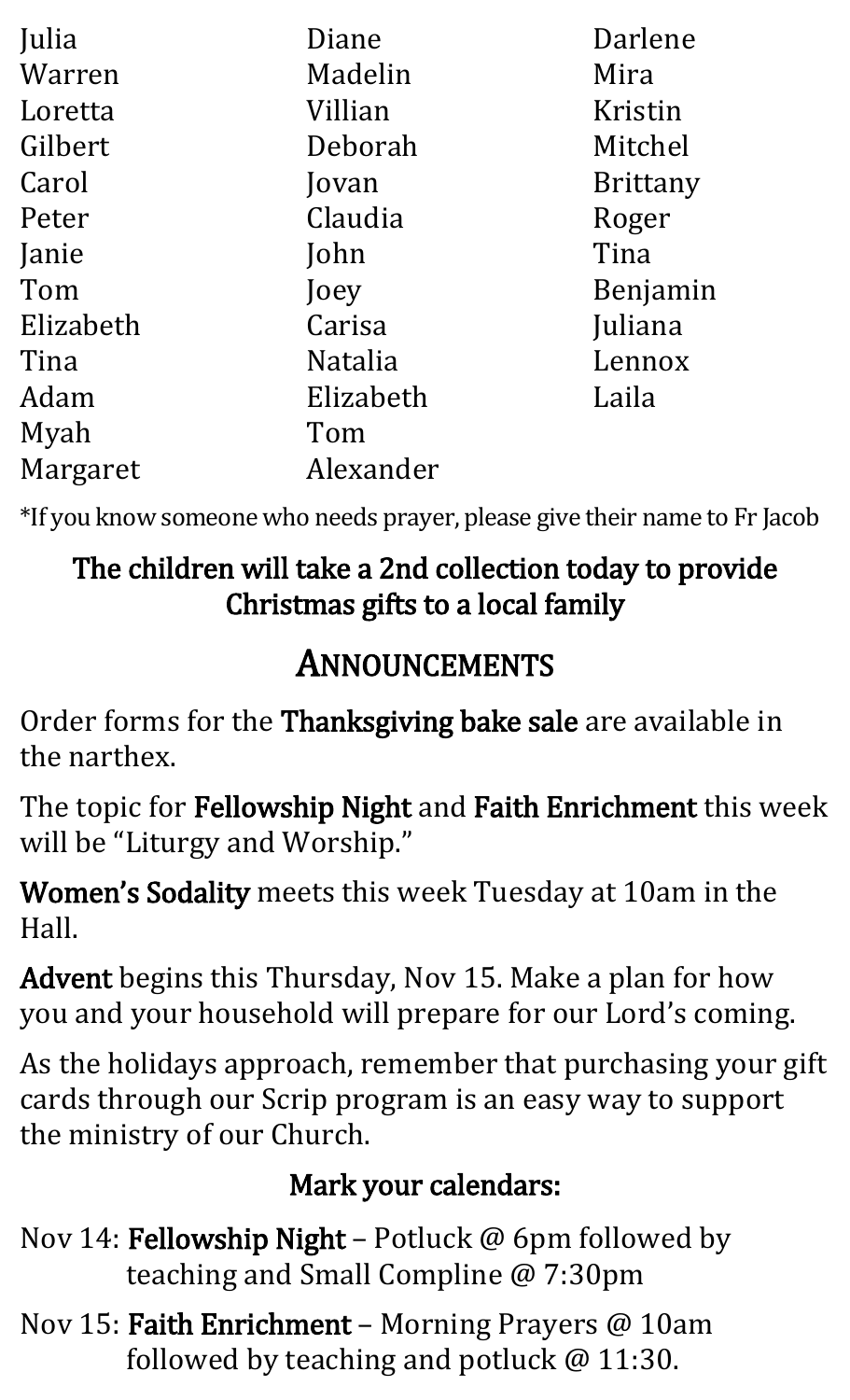Nov 21: Entry of the Theotokos into the Temple – Vespers Tuesday night @ 6pm; Liturgy Wednesday @ 10am

Nov 22: Thanksgiving Divine Liturgy @ 9am

Last Week's Offerings to the Lord: General Fund: \$1,121 Mortgage: \$968

#### "Will You Also Go Away?" A reflection by His Beatitude, our Metropolitan Tikhon

This question, which Christ asks His disciples, is a challenge to those who would follow Christ. The Lord is asking if the Apostles are willing not only to leave their nets, but to follow Him into the new life that He offers; whether they are willing to lose their earthly life so that they might gain the life of paradise; whether they will remain in their biological existence which ends in death or follow Him into the resurrection. He is asking whether they are able to confront their own mortality by voluntarily following Him to the Cross and to death. It is Peter who offers an answer in the form of his own question: "Lord, to whom shall we go? You have the words of eternal life. And we believe and are sure that You are the Christ, the Son of the living God." And yet that same Apostle would shortly deny that he even knew this man with a Galilean accent.

Of the rational beings created by Him and honored with the dignity of free-will, some are His friends, others are His true servants, some are worthless, some are completely estranged from God, and others, though feeble creatures, are His opponents. —St. John of the Ladder, 1.1

Is this not where we often stand in our own life? Sometimes we are with Peter in his moment of certainty and other times with him in his moment of doubt; sometimes we turn to God with deep prayer and other times we hide away in fear; sometimes we are strong in the practice of the virtues and other times we become enslaved to our own passions. The turmoil taking place in the depths of our heart is also reflected in the world around us, a world that is desperately seeking immortality but only ever attaining a false shadow of eternal life, mistaking